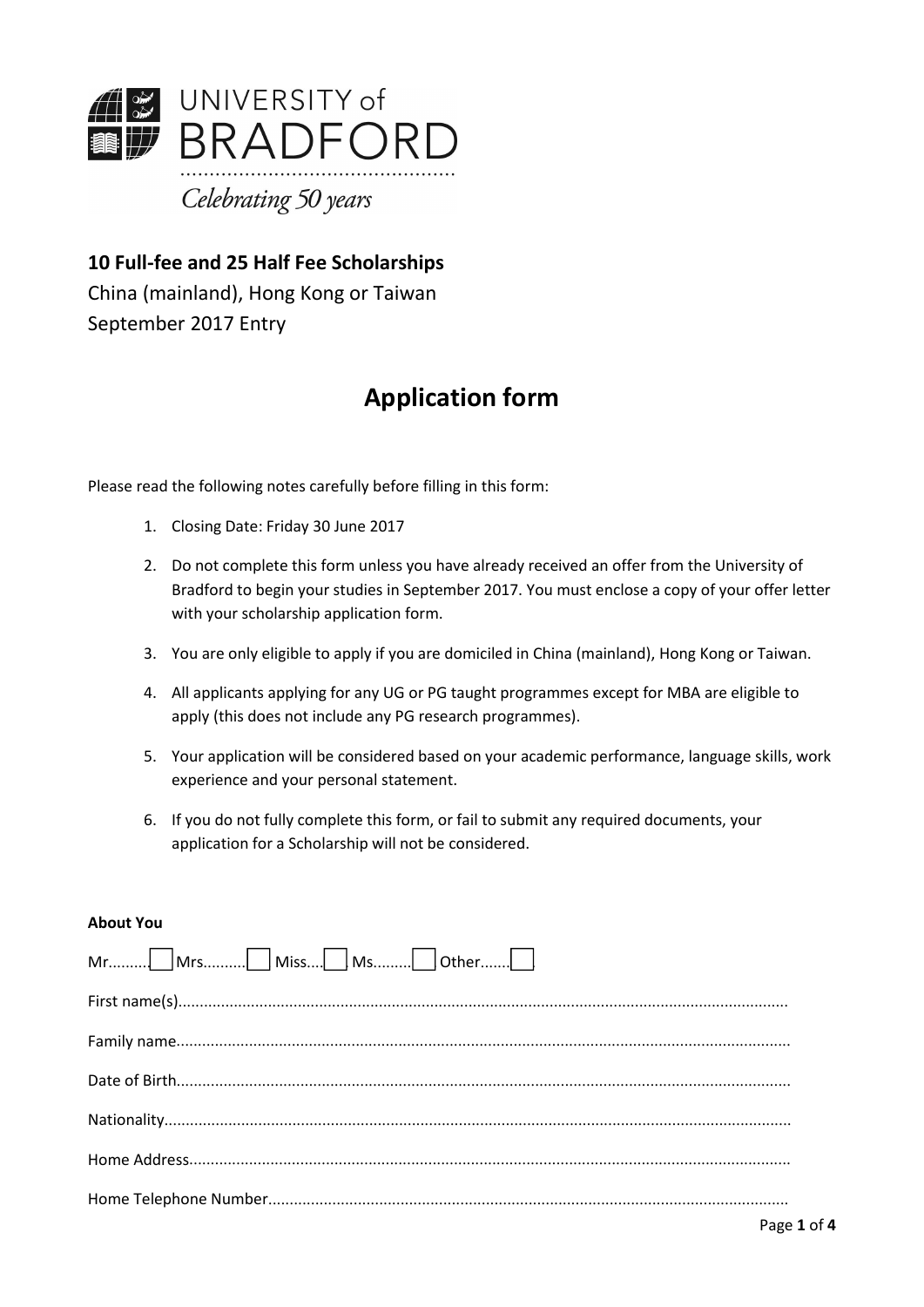## **Academic Details (For course starting in September 2017)**

#### **Language Skills**

Language Test taken (i.e. IELTS, TOFEL etc.).............................................................................

Language Test result

Overall.......................................................................................................................................

Sub test: Speaking ………Listening ………Reading ………Writing ………

#### **Work Experience (please list your work experience in chronological order)**

| From | to | Position | Employer |
|------|----|----------|----------|
|      |    |          |          |
|      |    |          |          |
|      |    |          |          |
|      |    |          |          |
|      |    |          |          |

#### **Qualifications expected or already gained**

Please use the space below (or attach a separate sheet) to tell us about your existing qualifications or the results that you are expected to gain as entry to your programme of study at the University of Bradford. If you already hold these qualifications then please include proof in the form of certificates and full degree transcripts. If you give us predicted results then your scholarship is only payable if you achieve these results (or higher) and proof will be required.

We will consider your application based on what you provide in this form only, so please be as detailed as possible.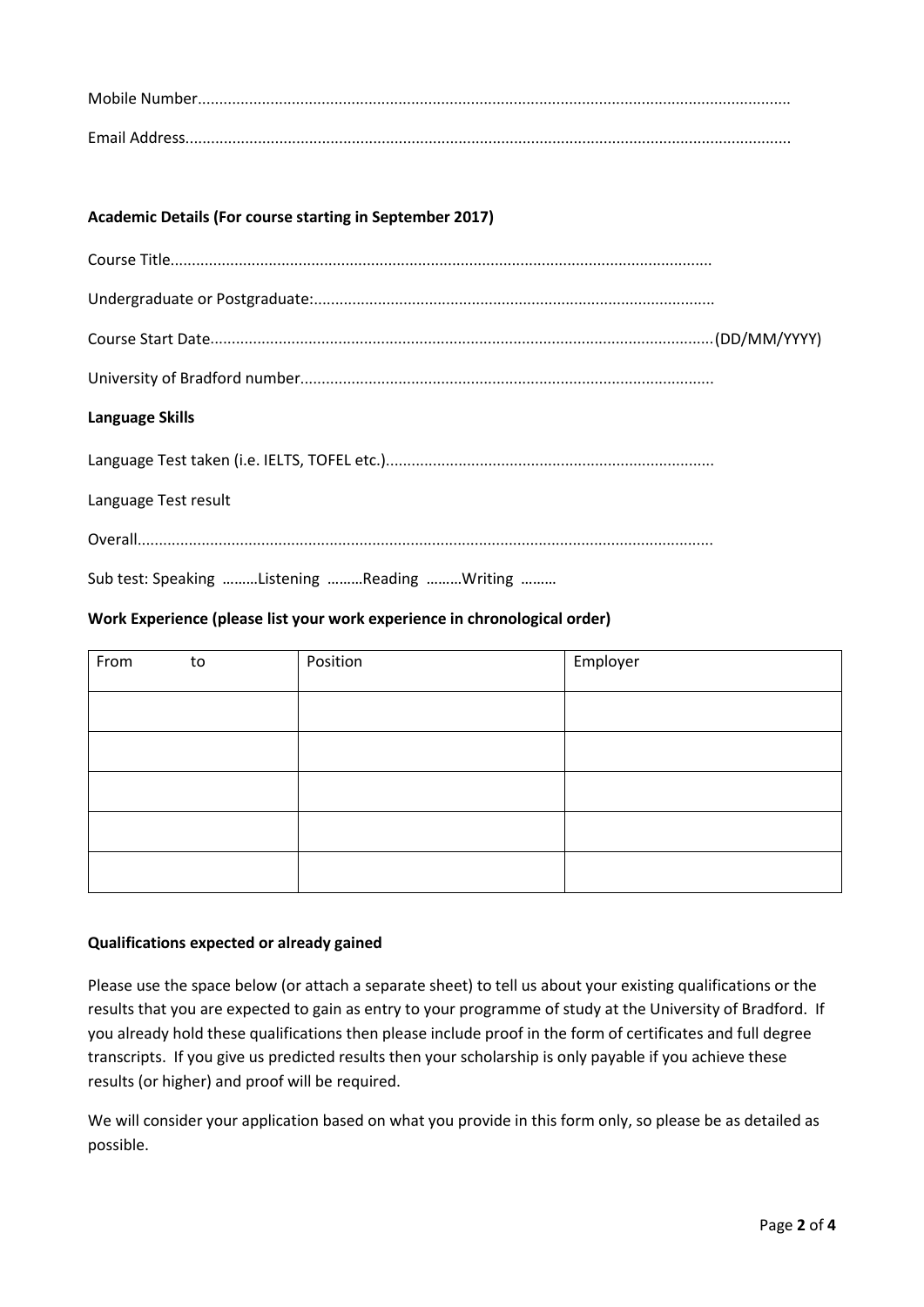# **Personal Statement**

Please use the space below to state

- 1. The reasons why you wish to study at the University of Bradford
- 2. The reasons why you wish to study your chosen course
- 3. The reasons why you believe that you should be awarded a scholarship